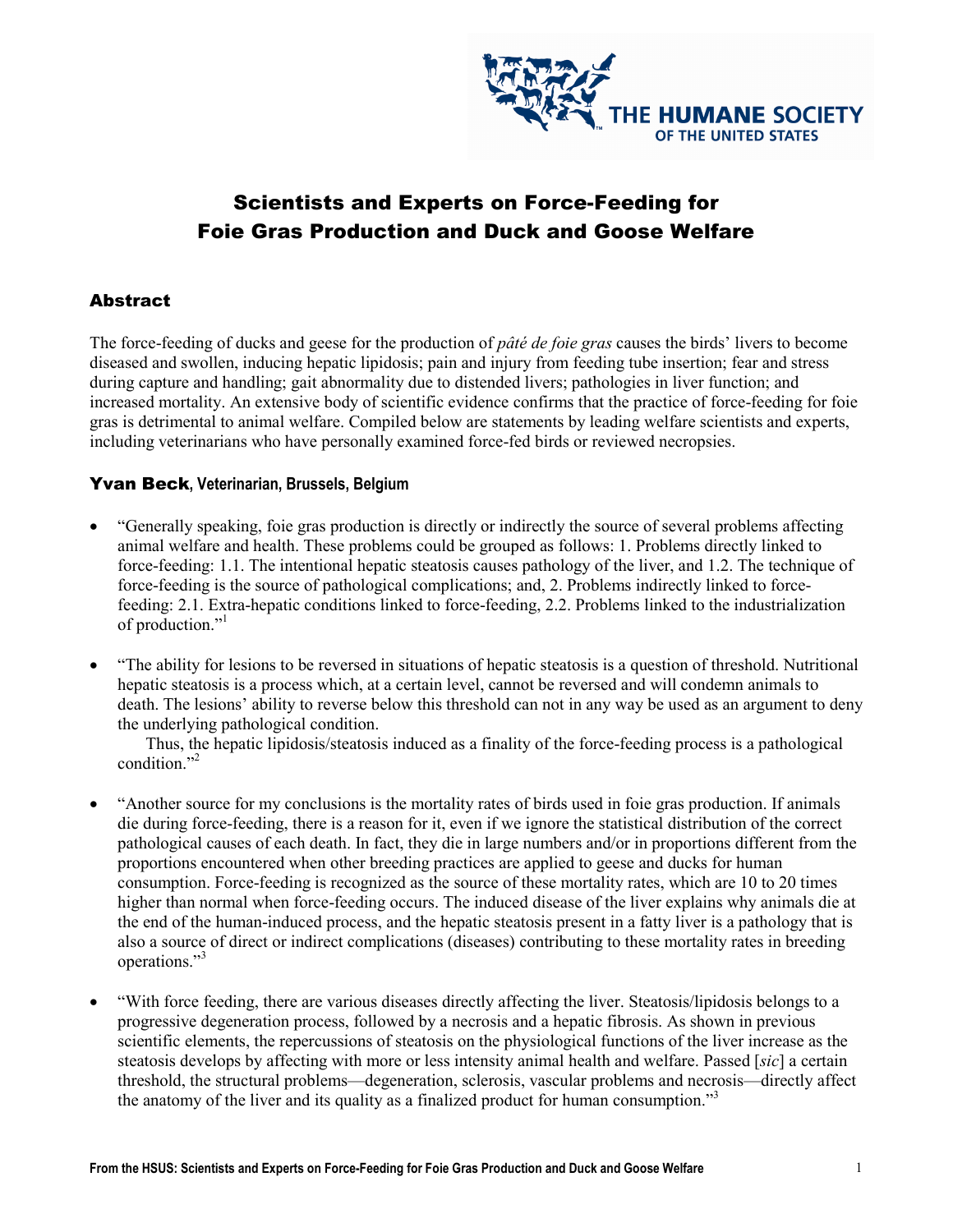- "In addition, this degenerative process indirectly causes several other complications external to the liver for the animals, including secondary infections (exit germs). Deterioration of the musculoskeletal system resulting in fractures of bones is common, in part because immobilization of animals in cages, nutritional imbalance of portions (deficiency in proteins and in minerals), hormonal disturbance and excessive weight which all affect bone growth. Ultimately they cause fractures, as seen in breeding facilities and in slaughterhouses. There are also various respiratory problems which appear during force-feeding and are caused by the physiological reactions caused by the forced ingestion of a big quantity of neuron-vegetative reflex food. Furthermore, without a diaphragm to separate the thorax from the abdomen, the hypertrophied and voluminous liver compresses more and more the air sacs and affects respiration. At the end of forcefeeding, the animals are most often panting and incapable of any effort."<sup>4</sup>
- "Self-imposed force-feeding does not exist under breeding conditions where it always reflects a pathologic situation (physical or social stress). Food itself and its presentation do not correspond to prehension criteria under natural conditions: birds would refuse to eat it or would certainly not eat it in such quantities…The storage of supplies resulting from natural predispositions is thus hardly comparable to the results of forcefeeding domestic species."<sup>5</sup>
- "In conclusion, at a certain stage, the functional hepatic deficiency is considered as the unavoidable outcome of the hepatic steatosis (chap. 4.1.3.): fatty overload, steatosis, steatonecrosis are all steps of the same deleterious process. At the end of force-feeding, the liver is indeed a diseased organ. The bird is killed before collapsing on its own. To present the reversibility of the process as an argument proving the occurrence of a normal physiological process is, once again, tendentious. Indeed, the inherent characteristics of the hepatic parenchyma contribute to this reversibility regardless of the source of the disease and as long as we intervene early enough."<sup>6</sup>
- "From the point of view of the veterinarian and…of his patient, the debate focuses on three questions of substance:

First question: is it possible to consider that the nutritional hepatic steatosis is a phenomenon similar to the natural accumulation of fats supplies by palmipeds before migration?

The answer is no.

By controlling breeding techniques, man tends to produce foie gras, a quality product made under the 'best conditions'. He uses natural predispositions present in some species. There is however no comparison between what nature planned (an hepatic synthesis followed by a peripheral accumulation of fats which respects the functioning of the hepatocyte) and the extreme result which is imposed by force-feeding on the organism. Birds at the end of this process are not able to make any exertions which is in total contradiction with the aim of this activity in natural conditions.

Second question: is the nutritional hepatic steatosis a pathology of the liver?

The answer is yes: the fatty liver (foie gras) is a diseased liver.

Force-feeding causes structural modifications qualified as "nutritional steatosis" in all the veterinary literature. Hepatic steatosis is, regardless of its origin, a morbid process which perturbs the good functioning of the hepatic cell. The clinical table and the prognostic of this affection are directly linked to its degree of evolution at the time of the beginning of treatment.

Would it then be necessary to distinguish between two types of steatosis: the steatosis of the medicine which we try to heal and the steatosis of force-feeding which we encourage?

If fluctuations of intrahepatocytic and hepatic biochemical parameters are observed during forcefeeding, the progressive introduction into the blood of several objective 'markers' indicating suffering or cellular necrosis is indubitable. The sequential anatomo-pathological connections established during forcefeeding on sacrificed animals also demonstrate the introduction of a pathological process which causes an overload, a distension and finally a degeneration of the hepatic parenchyma.

The argument presenting the foie gras as a 'sane organ' because of the reversibility of the process is partial and must be rejected as such. The reversibility of an hepatic lesion process is based on its degree of extension. Beyond a certain threshold, the animal is condemned. Below a certain threshold, reversibility depends on two essential characteristics of the organ: the functional supplies and the ability to regenerate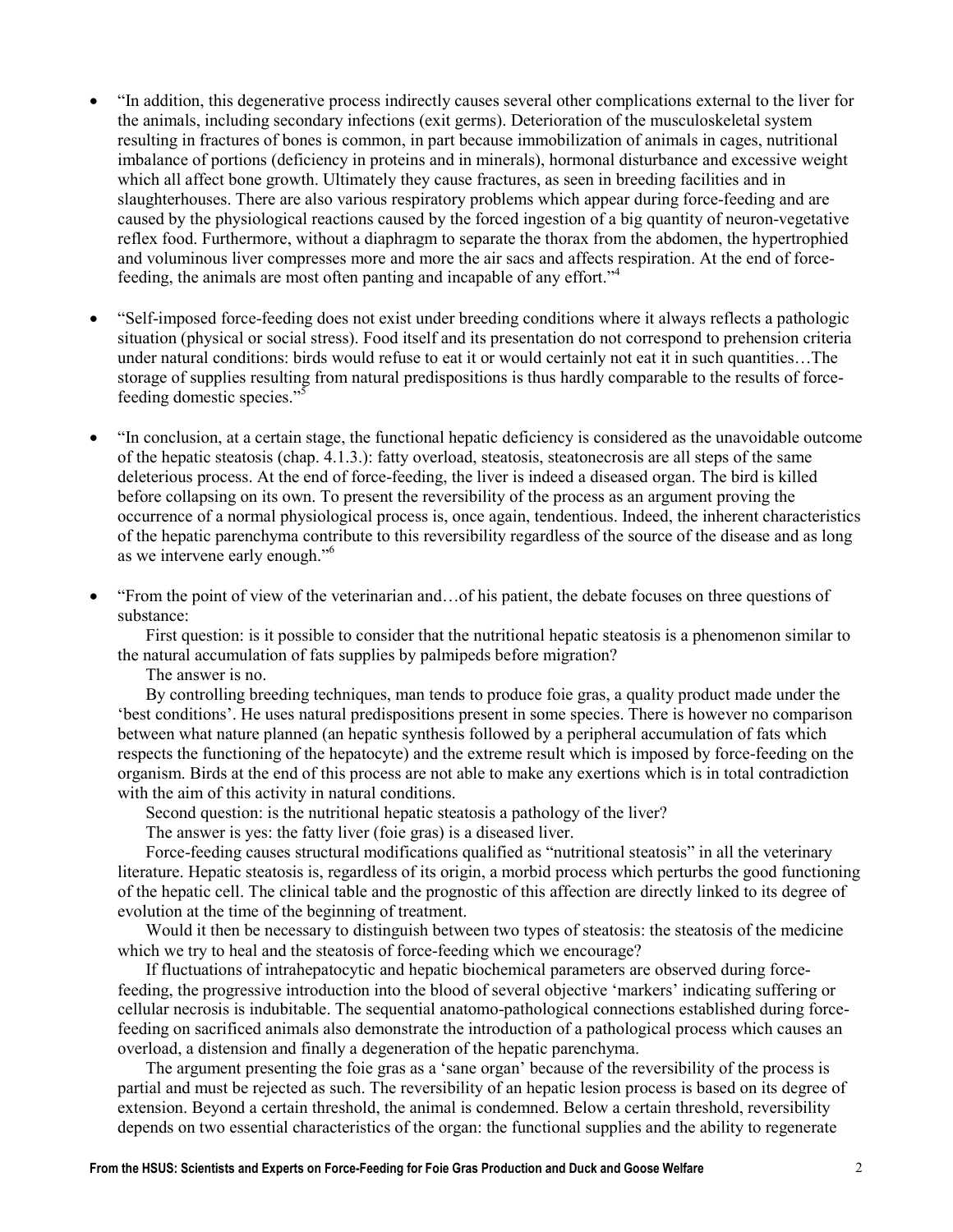which both interfere with the delays in the appearance of an hepatic symptomatology. In the case of geese force-feeding, modifications of the hepatic parameters appear in the majority of cases on the  $18<sup>th</sup>$  day and mark at this moment the presence of tissue necrosis. It is only at this stage the clinical symptoms appear (icterus, weight loss, digestive troubles…) revealing a very advanced pathology.

Third question: does nutritional hepatic steatosis cause suffering?

The answer is yes.

Ethological expertise is compelling at this level: breeding conditions (particularly for intensive breeding) are completely incompatible with meeting the physiological and ethological needs of normal palmipeds. Veterinary expert opinion also highlights the structural and functional suffering which is caused by the manipulations associated with force-feeding and by the steatosis, the goal of this process."<sup>7</sup>

• "Force-feeding of palmipeds or nutritional hepatic steatosis provokes a pathological transformation of the liver which causes undeniable animal suffering. The economical goal of the process is to push the transformation of this organ to the maximum in the shortest amount of time in order to maximize profit. However, this must be stopped before the degenerative phenomena, unavoidable beyond a certain level, start affecting the quality (friability) of the product or damaging excessively the health of birds. The topic of this discussion is indeed a choice made by society: some communities consume dog meat, others eat whales or monkey brains…Are we ready to support a practice which scientifically transforms an organ on a living being by making it sick, to satisfy the gustatory pleasure of a few gourmets? And if yes, under what conditions?

I personally think that measures should be taken internationally and by the European Community to forbid this type of production in intensive breeding, regardless of the economic justifications and of the laws of the market in place today. These justifications and laws are not and will never be able to justify a practice which, with a little bit of reflection, can only be considered by civilized beings as a barbaric practice unworthy of the role of man as a guarantor of humanist ethics."<sup>8</sup>

- "It has been noted that, as well as the pathologies normally attributed to palmipeds (not pursued in this account), force-feeding is the cause of a number of maladies."<sup>9</sup>
- "Force-feeding to fatten palmipeds is an ethically unacceptable practice, and is in total contradiction to the recommendations concerning Barbary and Mallard ducks, issued by the Permanent Council of the European convention on the protection of farmed animals."<sup>10</sup>
- "The end result of force-feeding is—hepatic steatosis—which is a liver disease. This causes—at different degrees during its development—physiological and physical problems which are detrimental to the state of health and well-being of birds. Eventually the hepatic steatosis will lead to the death of the birds."<sup>11</sup>
- "Force-feeding is finally, a practice against nature, which violates the natural prehension of food. Therefore the contention [is] that the introduction of such equipment reduces the well-being of the birds subjected to  $it \cdot \dot{11}$

# W. Molee, National School of Agronomics at Toulouse, Castanet-Tolosan Cedex, France Marie-Hélène Bouillier-Oudot, National School of Agronomics at Toulouse, Castanet-Tolosan Cedex, France

# Alain Auvergne, National School of Agronomics at Toulouse, Castanet-Tolosan Cedex, France R. Babilé, National School of Agronomics at Toulouse, Castanet-Tolosan Cedex, France

• "This study provides evidence that overfeeding with a carbohydrate-rich corn-based diet induces a de novo hepatic lipogenesis in Mule duck which predominates over dietary lipid intake to change the lipid composition of the hepatocyte plasma membrane."<sup>12</sup>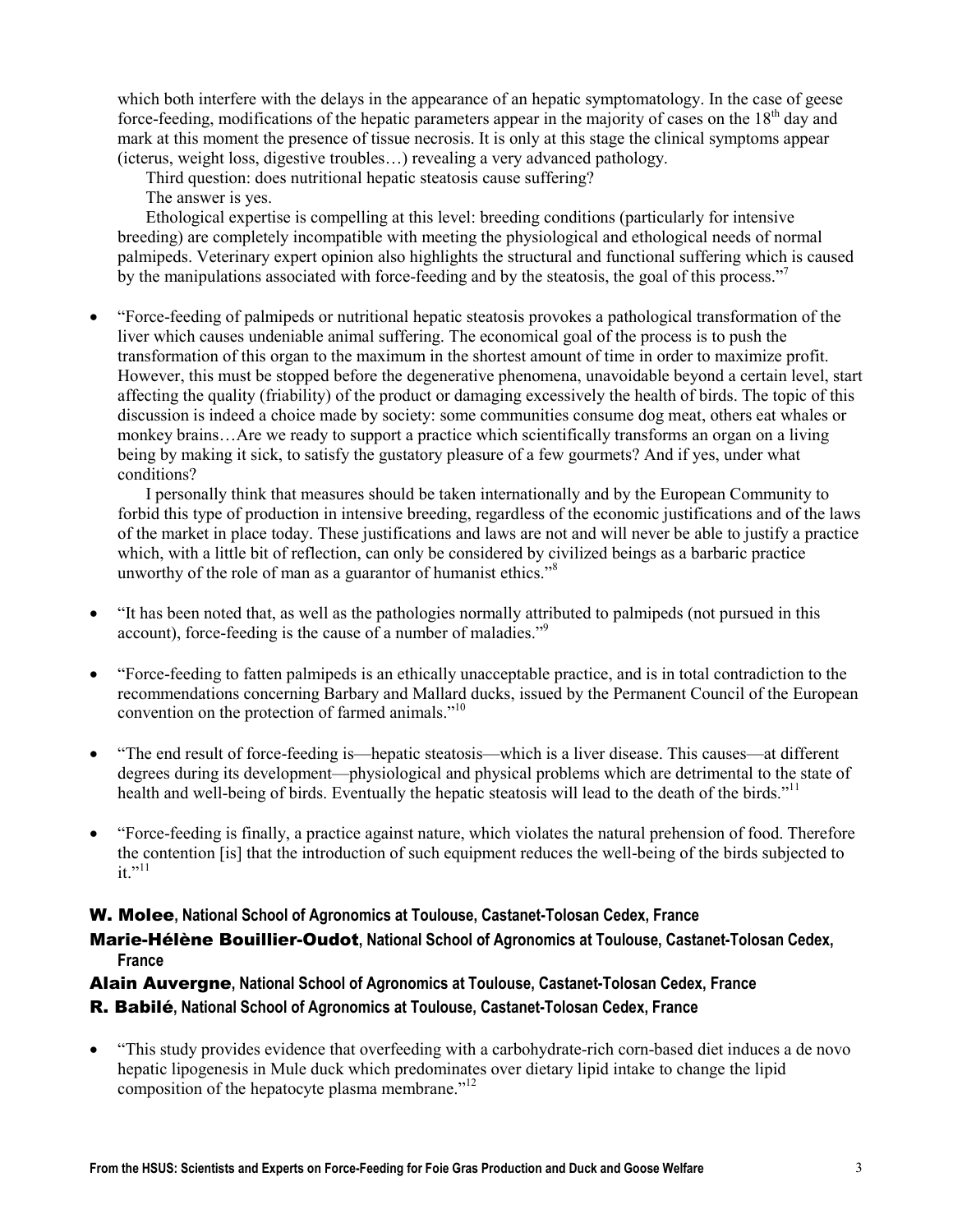#### Ian J.H. Duncan, Emeritus Chair in Animal Welfare, University of Guelph, Ontario, Canada

• "In my opinion, the force feeding of ducks and geese, for the production of foie gras is a cruel and inhumane practice that should be banned. There are two aspects to the cruelty:

1. Forcing food down a bird's gullet beyond the limits of its appetite will cause pain and suffering. Also, the regular insertion of a feeding tube down the esophagus several times a day will inevitably lead to damage of the esophagus. When the esophagus becomes damaged, then the painfulness of every force feeding episode will be exacerbated.

2. Force feeding quickly results in birds that are obese and in a pathological state, called hepatic lipidosis of [sic] fatty liver disease. There is no doubt, that in this pathological state, the birds will feel very ill. In my view it is completely unethical to deliberately promote a diseased state in an animal. The birds' obesity will lead to a myriad of other problems from skeletal disorders to difficulties in coping with heat stress and all of which are accompanied by feelings of malaise.

In my view, no civilized country would allow this barbaric practice to continue."<sup>13</sup>

#### Lynn R. Dustin, Veterinarian, Bay Area Bird Hospital, San Francisco, California, USA

• "Numerous injuries can occur from the process of force feeding. Because a gavage tube is inserted down the esophagus, scalding can occur from food that is too hot, and the tube can cause inflammation of the throat, bruising or perforation of the esophagus, asphyxia, over expansion of the esophagus and lesions of the neck, throat or chest.

Some duck species gorge prior to migration. However, they do not gorge to the extent of causing illness or making themselves incapable of breathing or walking, which results from force feeding. Nor do they suffer the repeated trauma of gavage tube insertion."<sup>14</sup>

- "There is nothing natural about the production of foie gras."<sup>14</sup>
- "The practice of force feeding a duck to produce a fatty liver is inherently cruel and should be banned by  $law.^{"14}$

# Scientific Committee on Animal Health and Animal Welfare of the European Commission

- "Ducks are fed considerably more during the force feeding period than they would eat voluntarily, and they receive this food without having the possibility to forage in a species-specific manner."<sup>15</sup>
- "The avoidance behaviour by most ducks and geese in pens during force feeding observed by members of the working group indicates aversion to the force feeding procedure.<sup>"16</sup>
- "Daily hand-feeding of ducks and geese is normally associated with a positive response by the animals towards the person feeding them. In the preparation of this report, members of the Committee visited a number of farms practising force feeding but this behaviour was not observed by the visitors on these occasions. When ducks or geese were in a pen during the force feeding procedure, they kept away from the person who would force feed them even though that person normally supplied them with food. At the end of the force feeding procedure, the birds were less well able to move and were usually panting but they still moved away from or tried to move away from the person who had force fed them."
- "However, some experts of the working group observed on visits to fattening units that the legs of the force fed animals were pushed outwards, away from the mid-line of the body so that they met the ground considerably further apart than is normal and so that the leg could not be held vertically when the bird was standing or walking and they conclude that it was caused by the great expansion of the liver. They observed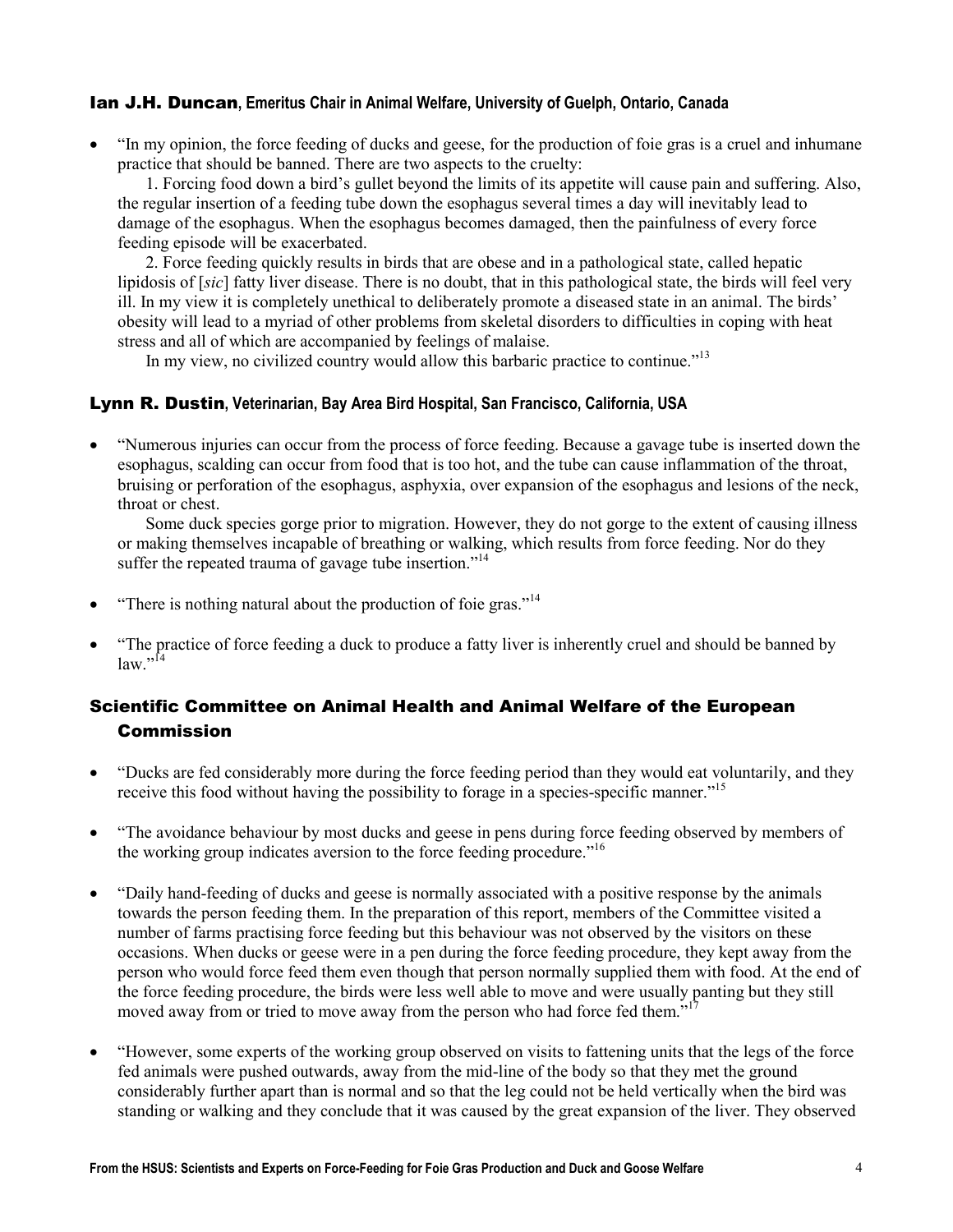that the consequence of this was that birds with expanded livers had difficulty in standing and their natural gait and ability to walk were severely impaired."<sup>16</sup>

• "Birds, including ducks and geese, have a wide range of pain receptors and an elaborate pain recognition system. Most injuries caused by tissue damage during handling or tube insertion would result in pain. The oropharyngeal area is particularly sensitive and is physiologically adapted to perform a gag reflex in order to prevent fluids entering the trachea. Force feeding will have to overcome this reflex and hence the birds may initially find this distressing and injury may result.

 The beak of a duck is richly innervated and the insertion of a ring through the beak would cause pain during the operation and might cause neuroma formation, and hence prolonged pain, thereafter. Similarly, most injuries to the feet caused by inadequate flooring would be painful."<sup>18</sup>

- "Hence it appears that the level of steatosis normally found at the end of force feeding would not be sustainable for many of the birds. For this reason, and because normal liver function is seriously impaired in birds with the hypertrophied liver which occurs at the end of force feeding this level of steatosis should be considered pathological."<sup>19</sup>
- "A further source of information concerning whether the liver is in a pathological condition at the end of gavage is to ask qualified pathologists for their opinion on the histology of such liver. In non-statistical surveys (Beck; 1994, 1996 unpublished) the opinions of 25 pathologists from various countries were sought on this point. Most of these considered that the liver condition was pathological. Several of them pointed out that some degree of steatosis can occur in healthy animals at certain times of life but they considered that the degree of steatosis at the end of force feeding was much more severe than any naturally occurring steatosis<sup>"20</sup>
- "In conclusion, there is good evidence that liver structure and function that would be classified as normal is severely altered and compromised in force fed ducks and geese, but that lipid metabolism biochemical pathways are still functioning normally, albeit at an increased rate. Other clinical signs that force fed birds exhibit which are not seen in age matched birds fed ad libitum on a 'natural' diet include: loose faeces, wet neck, increased time spent sitting and less time carrying out active behaviours, some aversion to the feeding process, increased incidence of bone fractures and liver lesions at the abattoir. Continued feeding would almost certainly result in an earlier death."<sup>21</sup>
- "The changes in hepatocytes and other cells in the liver of force fed ducks and geese are substantial. The most obvious change is the increase in the number of large fat globules visible in the cells. A limited increase in the presence of fat globules in liver can occur in normal liver in certain conditions but no normal animal has steatosis of the liver to the extent which occurs in all force fed birds. During the force feeding period, liver function is impaired." $^{22}$
- "Force feeding results in an increase in liver size to the extent that the abdomen expands. Logically this should result in the legs being held further away from the midline of the body, making locomotion more difficult. Panting occurs more often than in ducks or geese which are not force fed. Some members of the working group have observed this displacement of the legs and panting."<sup>22</sup>
- "Hypertrophied livers can cause discomfort in a variety of other species. Hence it may be that some discomfort results directly from the hypertrophied liver in force fed ducks and geese.<sup>"22</sup>
- "The force feeding procedure deprives the bird of an important behaviour which is normal feeding."<sup>23</sup>
- "The problems of the force feeding procedure itself are: (1) handling by humans which, in the commercial force feeding situation, can cause aversion and discomfort for ducks and geese, (2) the potentially damaging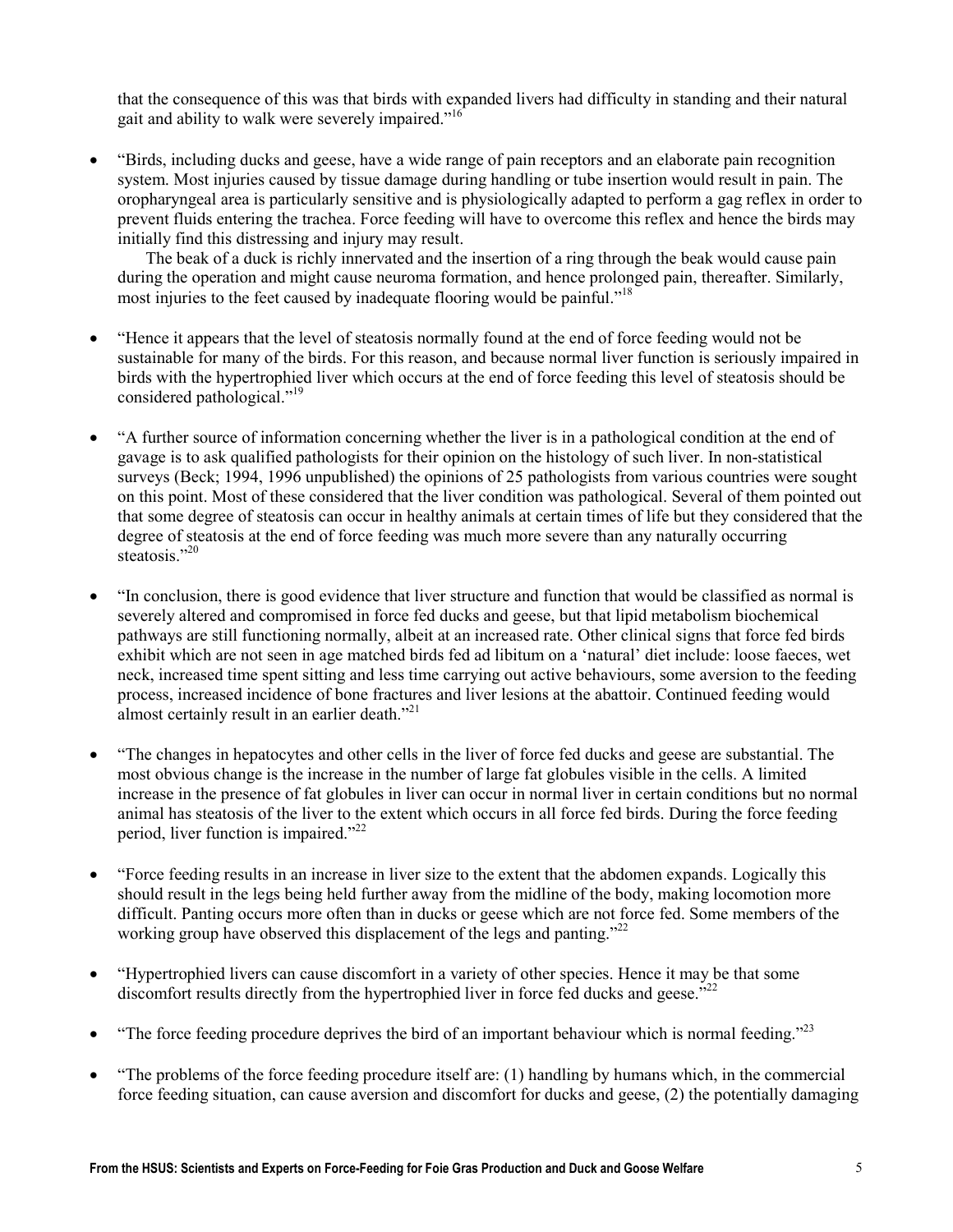and distressing effects of the tube which is inserted into the oesophagus, (3) the rapid intubation of a large volume of food."<sup>23</sup>

- "The Scientific Committee on Animal Health and Animal Welfare concludes that force feeding, as currently practised, is detrimental to the welfare of the birds."<sup>24</sup>
- "The working group was informed that ducks at the end of the force feeding period can have serious injuries to the oesophagus or, more usually, having [sic] clear evidence of tissue damage in the oesophagus. It seems likely that birds have sufficient damage to oesophagus tissue, caused by the force feeding process to have been painful to the birds."<sup>25</sup>

# Jean-François Gabarrou, National Institute for Agronomical Research, Nouzilly, France Marie-Rose Salichon, National Institute for Agronomical Research, Nouzilly, France Gérard Guy, Head of Experimental Unit, National Institute for Agronomical Research, Artiguères, France Jean-Claude Blum, National Institute for Agronomical Research, Nouzilly, France

• "The liver of the overfed ducks weighed ten times more than that of controls (695 vs 69 g [24.5 vs 2.4 oz]). The phospholipid, ash, water, and protein content of the liver were only slightly higher (2.6-, 3.6-, 4.4- and 3.2-fold, respectively) but the liver lipid concentration was 16.5 times higher after than before overfeeding (56.1 vs 3.4 g/100 g [1.98 vs 0.12 oz/3.53 oz] liver, respectively). Liver phosphatidylcholine concentration was higher in the control group (32.4 vs 22.9 mol/100 mol phospholipid) revealing a choline deficiency that could contribute to the development of liver steatosis. In liver phospholipid, the level of linoleic and arachidonic acids were markedly decreased in the overfed ducks, from 5 and 18.1 to 3.7 and 7.1 mol/100 mol fatty acids, respectively, and were mainly replaced by oleic acid. Plasma triacylglycerols increased 5.9 fold, cholesterol 2.2-fold and phospholipids 1.6-fold. Heat-induced (50 min at 105 °C [221 °F]) fat release, an index of poor liver integrity, was particularly high for the large, fat livers which contained low levels of phospholipids and phosphatidylcholine."<sup>26</sup>

# Marianne Heimann, Institut de Pathologie et de Génétique, Loverval, Belgium Annick Delire

• "The excessive lipid load observed in the livers of ducks and geese at the end of force-feeding is, from the anatomopathological point of view, a lesion, and not part of the normal physiological process. The lesional character of these alterations is also confirmed by the changes in clinical biology (increase of hepatic enzymes in the blood etc). In no instance, can this increase be considered normal. It is a categoric sign of a diseased state and a clinical symptom (difficulty in breathing, difficulties in regulating temperature, exhaustion, difficulties in making an effort etc.)[.] Therefore one is not making use of a natural physiological process in palmipeds to produce a delicacy but rather a pathological process which can be reproduced in certain species. If the liver of a goose or a duck is used, it is because the pathology is easier to reproduce.

In addition to the lesions caused directly by force-feeding, the immune system as well as the liver is rendered frail to cope with any stress to which the animal is subjected.

The animal therefore often develops infections, which can be combated by the use of antibiotics. This however, poses the very serious problem of having residues of antibiotics within food destined for human consumption."<sup>27</sup>

- "[T]he means of obtaining this delicacy, and the money which it fetches, above all for a minority, does not justify the extremely painful conditions in which this food is produced."<sup>27</sup>
- "In the force-feeding of geese, the liver reaches a very large size, distends the peritoneum and occupies a place normally reserved for other organs, notably air sacs. This leads to respiratory difficulties, which have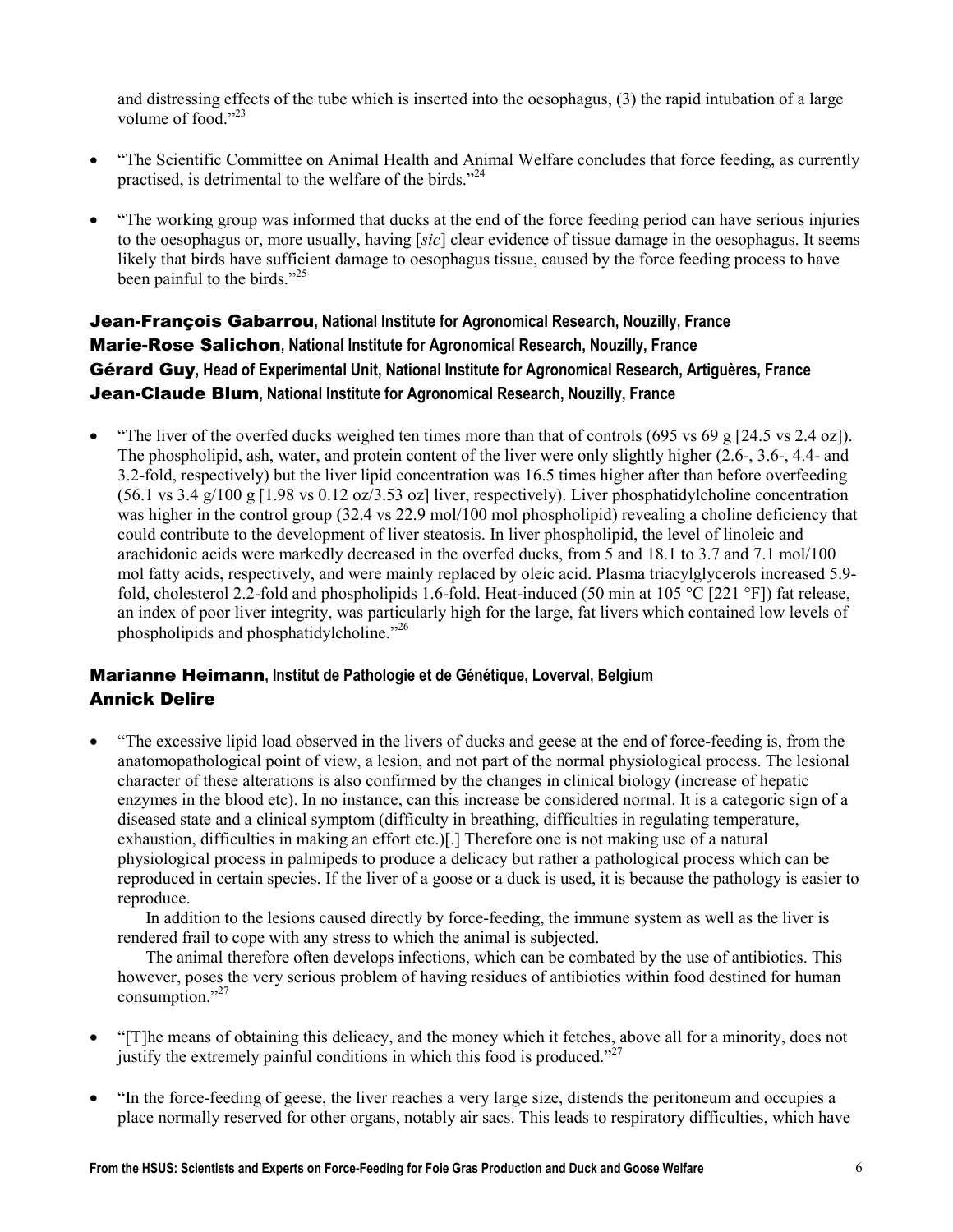still not yet been detected because the animals, shut into narrow cages, cannot make any muscular effort, and above all have enormous difficulties in controlling their temperature. There is also vessel compression which develops into circulatory problems.

Apart from these facts, we are in the presence of animals which have been made extremely fragile, very sensitive to stress, changes in the environment, and to infections.<sup>228</sup>

Dominique Hermier, National Institute for Agronomical Research, Orsay, France Gérard Guy, Head of Experimental Unit, National Institute for Agronomical Research, Benquet, France Solange Guillaumin, National Institute for Agronomical Research, Nouzilly, France Stéphane Davail, University Institute of Technology, Mont-de-Marsan, France Jean-Marc André, University Institute of Technology, Mont-de-Marsan, France Robert Hoo-Paris, University Institute of Technology, Mont-de-Marsan, France

• "In response to overfeeding, de novo hepatic lipogenesis from dietary carbohydrates is dramatically enhanced in the goose (Mourot et al., 2000). Despite that the concentration of Very low density lipoproteins (VLDL) and High density lipoproteins (HDL) is also increased (Fournier et al., 1997), the lipoprotein secretion pathway appears to be overwhelmed, and a large proportion of triglycerides remains stored in the liver, which results in in situ steatosis (Hermier et al., 1991a). Such an imbalance between triglyceride synthesis and secretion is a feature of both NASH [Non-alcoholic steatohepatitis] and alcoholic intoxication, whereas an increased HDL concentration resembles the modifications induced by moderate alcohol consumption in human (Sabesin, 1981; Baraona and Lieber, 1998; Mensenkamp et al., 2001).<sup>729</sup>

## Tatty M. Hodge, Veterinarian, East Greenbush, New York, USA

• "Animals in this condition would experience constant pain…I consider the production of foie gras to be inhumane as it deliberately harms the duck..." $30$ 

#### Wendy Jensen, Veterinarian, Concord, New Hampshire, USA

• "Having seen firsthand the terrible suffering of ducks…confirmed by autopsy reports…I am forced to conclude that foie gras is produced at a terrible cost to the birds themselves. Foie gras, touted as a gourmet delicacy to entice the palate, is really only the diseased tissue of a tortured sick animal."<sup>31</sup>

## Mark Lerman, Veterinarian, Monsey, New York, USA

• "[T]he oesophagus is so thickened and inflamed and infected from the force 'feeding' that he could never eat on his own....The lesions seen in this duck and others like him, are unique. They are the result of a continuous, perverse and concerted effort to physically force these poor creatures to do something they weren't designed to do."<sup>32</sup>

#### Christine Nicol, Professor of Animal Welfare, School of Veterinary Science, University of Bristol, UK

- "My view on the production of foie gras is clear and supported by biological evidence. This practice causes unacceptable suffering to these animals. The primary issue is the use of force….Foie gras production takes no account of the physiological state of the bird, but involves force feeding far beyond the point at which the bird would naturally stop. This practice is repeated daily for a number of weeks, causing lesions to the throat, pathological changes to the liver and painful distension of the abdomen, limiting movement.<sup>333</sup>
- "Foie gras production significantly reduces welfare….It causes pain during and as a consequence of the force feeding, feelings of malaise as the body struggles to cope with extreme nutrient imbalance, and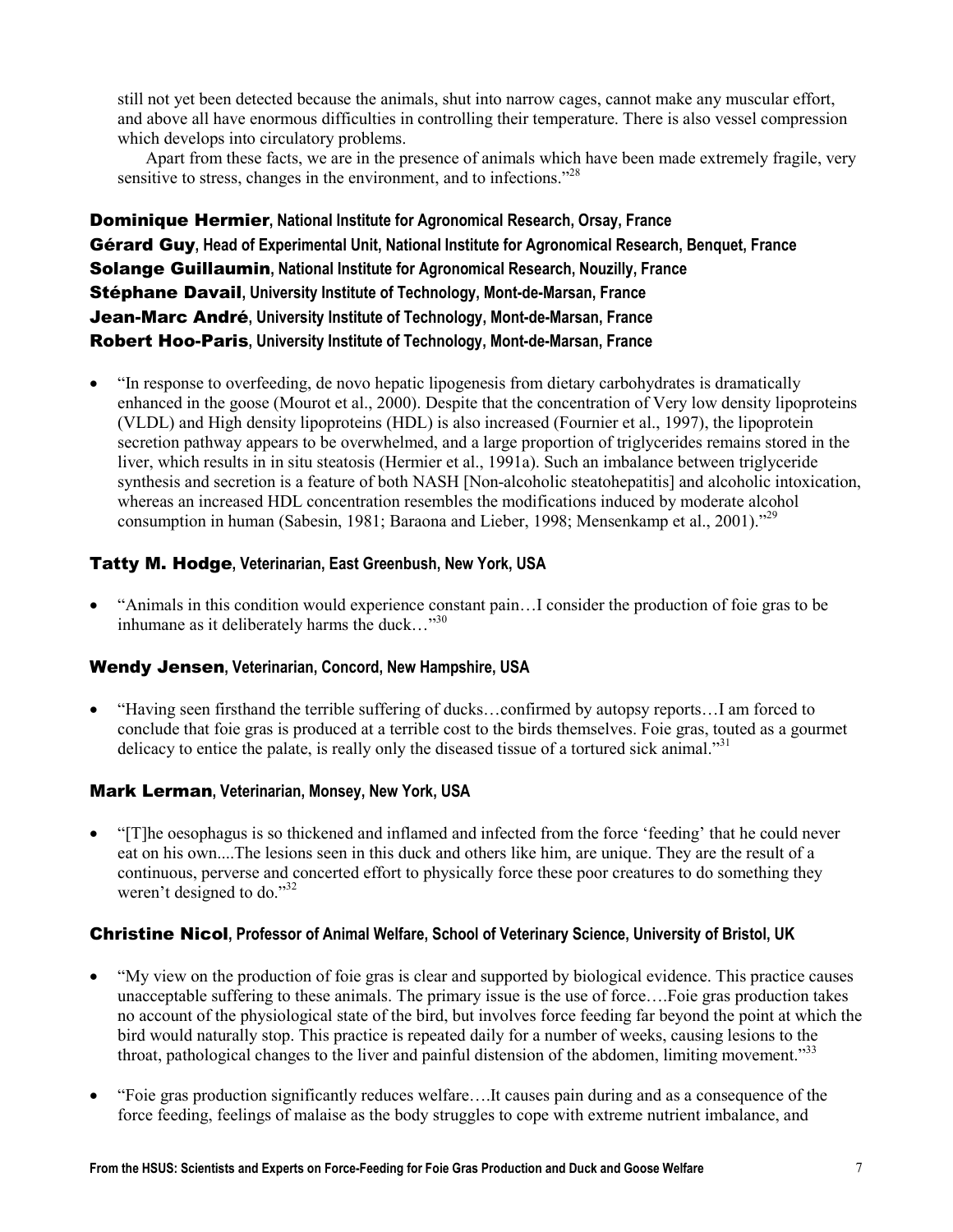distress due to the forceful handling. The most extreme distress is caused by loss of control of the birds' most basic homeostatic regulation mechanism as their hunger control system is over-ridden.<sup>333</sup>

## Laurie Siperstein-Cook, Mobile Avian Veterinarian, Davis, California, USA

• "[T]he esophagus of force-fed ducks exhibit[s] scarring from the repeated trauma from the wide metal tubes that are pushed down the esophagus during the force-feeding process. Rough handling by the workers doing the force-feeding would exacerbate this trauma to the mucosal surface of the esophagus.

Excess weight at fast growth rates causes pressure on the legs and joints, also making it difficult and painful to walk. Ducks in foie gras factories have been shown to suffer from a much higher rate of long bone fractures at the time of slaughter than ducks raised for meat and not force-fed."<sup>34</sup>

## Ward B. Stone, Wildlife Pathologist, New York State Department of Environmental Conservation, Wildlife Pathology Unit, Delmar, New York, USA

- "The overloading of the liver with lipid (lipidosis) is a pathological process and I have never seen extensive lipidosis in waterfowl except for the cases involving overfeeding for liver pate.<sup>355</sup>
- "[T]he short tortured lives of ducks raised for Foie Gras is well outside the norm of farm practice. Having seen the pathology that occurs from Foie Gras production, I strongly recommend that this practice be outlawed<sup>"35</sup>

## Christine Van Berchem, Veterinarian, Brussels, Belgium René Zayan, Professor of Ethology, Université Catholique de Louvain, Louvain-la-Neuve, Belgium

• "[T]here is absolutely no doubt, that force-feeding subjects them to physiological and behavioural suffering which dramatically reduces their well-being....[F]orce-feeding constitutes a reprehensible practice from an ethical point of view."<sup>36</sup>

## René Zayan, Professor of Ethology, Université Catholique de Louvain, Louvain-la-Neuve, Belgium

• "In short, autoforce-feeding does not exist in ducks in their natural state and, if hyperplaegia is observed in a duck in daily life, it is always pathological behaviour, symptomatic of physical and social stress. In no case no-one can affirm that force-feeding satisfied in a maximum way a visceral or basic physiological need, in as much as the need for food in an animal is accompanied by a choice, spontaneous or learned, and an active search of adequate food for the maintenance of health."<sup>37</sup>

# Pew Commission on Industrial Farm Animal Production

• "[T]he Commission recommends the end to force-feeding of fowl to produce foie gras..." $38$ 

## **References**

- 1. Beck Y. 1996. Affidavit before the New York State Department of Agriculture and Markets, in the matter of the petition of The Humane Society of the United States, et al. for a declaratory ruling. May 10, p. 2. Stroud A, trans.
- 2. Beck Y. 1996. Affidavit before the New York State Department of Agriculture and Markets, in the matter of the petition of The Humane Society of the United States, et al. for a declaratory ruling. May 10, p. 3. Stroud A, trans.
- 3. Beck Y. 1996. Affidavit before the New York State Department of Agriculture and Markets, in the matter of the petition of The Humane Society of the United States, et al. for a declaratory ruling. May 10, p. 5.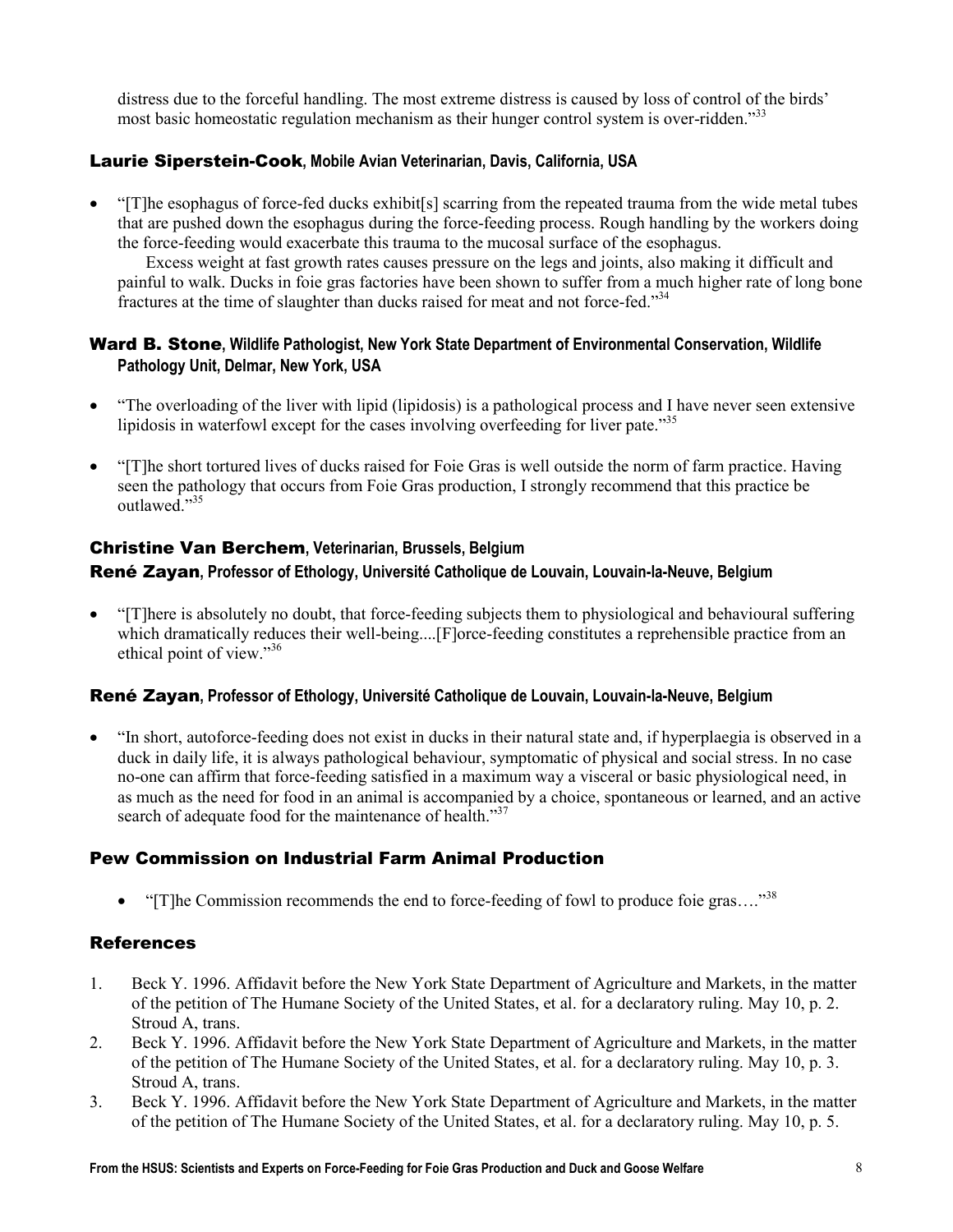Stroud A, trans.

- 4. Beck Y. 1996. Affidavit before the New York State Department of Agriculture and Markets, in the matter of the petition of The Humane Society of the United States, et al. for a declaratory ruling. May 10, p. 6. Stroud A, trans.
- 5. Beck Y. 1994. Force-feeding of palmipeds and foie gras production: the global review of a choice made by society. Licence Interfacultaire en Environnement, Faculty of Sciences, Free University of Brussels, p. 52. Stroud A, trans.
- 6. Beck Y. 1994. Force-feeding of palmipeds and foie gras production: the global review of a choice made by society. Licence Interfacultaire en Environnement, Faculty of Sciences, Free University of Brussels, p. 55. Stroud A, trans.
- 7. Beck Y. 1994. Force-feeding of palmipeds and foie gras production: the global review of a choice made by society. Licence Interfacultaire en Environnement, Faculty of Sciences, Free University of Brussels, pp. 60-61. Stroud A, trans.
- 8. Beck Y. 1994. Force-feeding of palmipeds and foie gras production: the global review of a choice made by society. Licence Interfacultaire en Environnement, Faculty of Sciences, Free University of Brussels, p. 62. Stroud A, trans.
- 9. Beck Y. 1996. Report on force-feeding by Belgian experts. Council of Europe, Permanent Council of the European Convention on the protection of farmed animals (T-AP), 32nd Meeting, Strasbourg, October 8- 11, p. 6. Trevayne K, trans.
- 10. Beck Y. 1996. Report on force-feeding by Belgian experts. Council of Europe, Permanent Council of the European Convention on the protection of farmed animals (T-AP), 32nd Meeting, Strasbourg, October 8- 11, p. 2. Trevayne K, trans.
- 11. Beck Y. 1996. Report on force-feeding by Belgian experts. Council of Europe, Permanent Council of the European Convention on the protection of farmed animals (T-AP), 32nd Meeting, Strasbourg, October 8- 11, p. 3. Trevayne K, trans.
- 12. Molee W, Bouillier-Oudot M, Auvergne A, and Babile R. 2005. Changes in lipid composition of hepatocyte plasma membrane induced by overfeeding in duck. Comparative Biochemistry and Physiology, Part B 141:437-44.
- 13. Duncan IJH. 2004. Statement against force-feeding of ducks and geese. February 4.
- 14. Dustin LR. 2004. Statement against force-feeding of ducks. February 24.
- 15. European Commission, Scientific Committee on Animal Health and Animal Welfare (SCAHAW). 1998. Welfare aspects of the production of foie gras in ducks and geese (December 16), p. 28.
- 16. European Commission, Scientific Committee on Animal Health and Animal Welfare (SCAHAW). 1998. Welfare aspects of the production of foie gras in ducks and geese (December 16), p. 34.
- 17. European Commission, Scientific Committee on Animal Health and Animal Welfare (SCAHAW). 1998. Welfare aspects of the production of foie gras in ducks and geese (December 16), p. 33.
- 18. European Commission, Scientific Committee on Animal Health and Animal Welfare (SCAHAW). 1998. Welfare aspects of the production of foie gras in ducks and geese (December 16), p. 35.
- 19. European Commission, Scientific Committee on Animal Health and Animal Welfare (SCAHAW). 1998. Welfare aspects of the production of foie gras in ducks and geese (December 16), p. 41.
- 20. European Commission, Scientific Committee on Animal Health and Animal Welfare (SCAHAW). 1998. Welfare aspects of the production of foie gras in ducks and geese (December 16), pp. 41-2.
- 21. European Commission, Scientific Committee on Animal Health and Animal Welfare (SCAHAW). 1998. Welfare aspects of the production of foie gras in ducks and geese (December 16), p. 48.
- 22. European Commission, Scientific Committee on Animal Health and Animal Welfare (SCAHAW). 1998. Welfare aspects of the production of foie gras in ducks and geese (December 16), p. 61.
- 23. European Commission, Scientific Committee on Animal Health and Animal Welfare (SCAHAW). 1998. Welfare aspects of the production of foie gras in ducks and geese (December 16), p. 62.
- 24. European Commission, Scientific Committee on Animal Health and Animal Welfare (SCAHAW). 1998. Welfare aspects of the production of foie gras in ducks and geese (December 16), p. 65.
- 25. European Commission, Scientific Committee on Animal Health and Animal Welfare (SCAHAW). 1998. Welfare aspects of the production of foie gras in ducks and geese (December 16), p. 46.
- 26. Gabarrou JF, Salichon MR, Guy G, and Blum JC. 1996. Hybrid ducks overfed with boiled corn develop